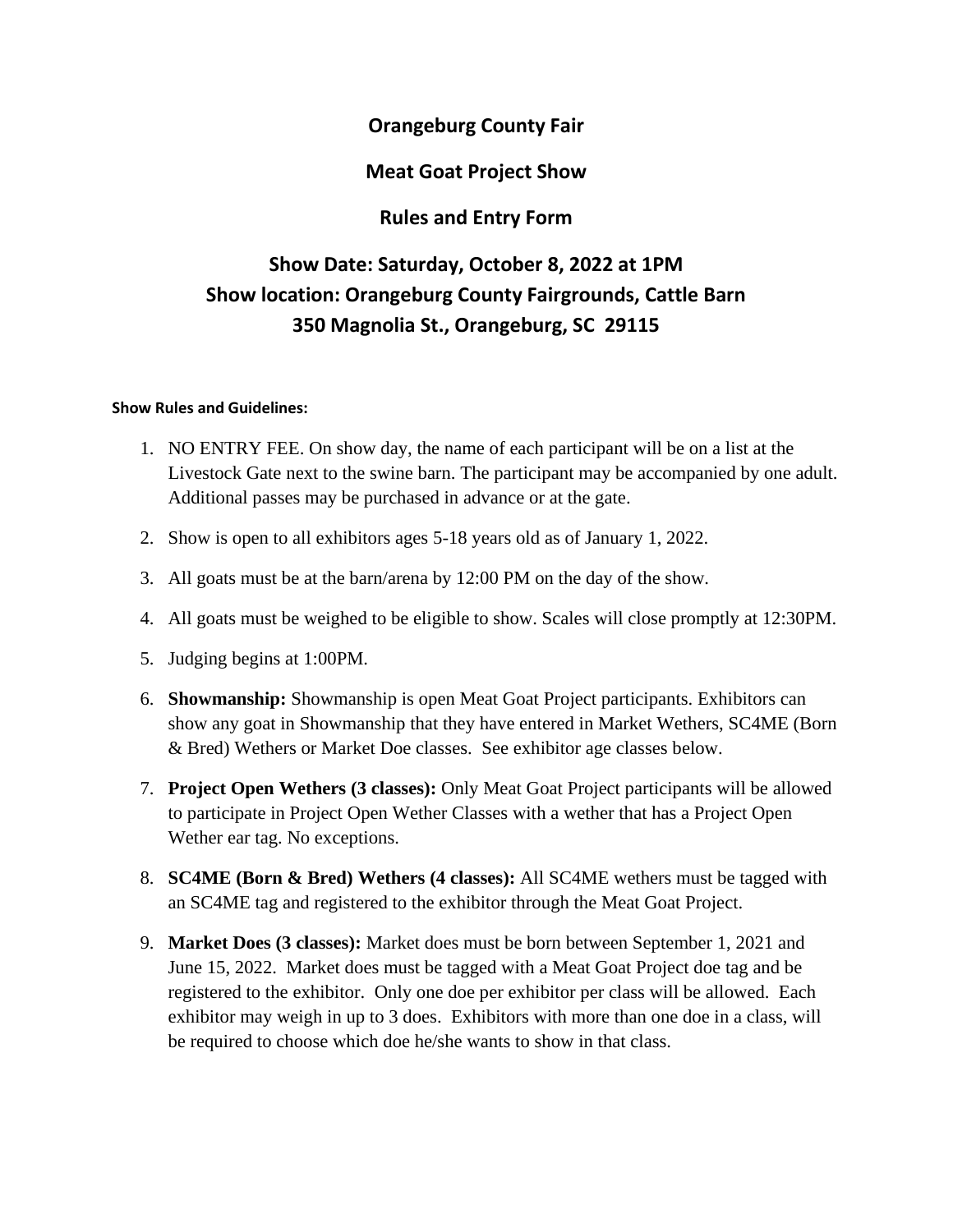- 10. The youth must be able to maintain control their animal(s) at all times during this event. Parents are not allowed in the Show Ring during judging. Parents entering the ring during judging will result in the exhibitor being disqualified.
- 11. Cloverbud exhibitors may request a Senior exhibitor to accompany them in Market Wethers or Market Doe classes only. NO assistants will be allowed in Showmanship. The assistant is only allowed to step in and control the goat for the safety of the exhibitor(s) or the goat.
- 12. The Orangeburg Fair reserves the right to make decisions concerning or changing rules, regulations, and/or health requirements. Any animal exhibiting any significant visible symptoms of disease or sickness will not be allowed to be unloaded from the vehicle or remain on the fair grounds.
- 13. Exhibitors must furnish water for their animal(s).
- 14. Premiums will be paid according to the schedule on Page 2 of this Rules and Entry Form.
- 15. All decisions by the judge are final.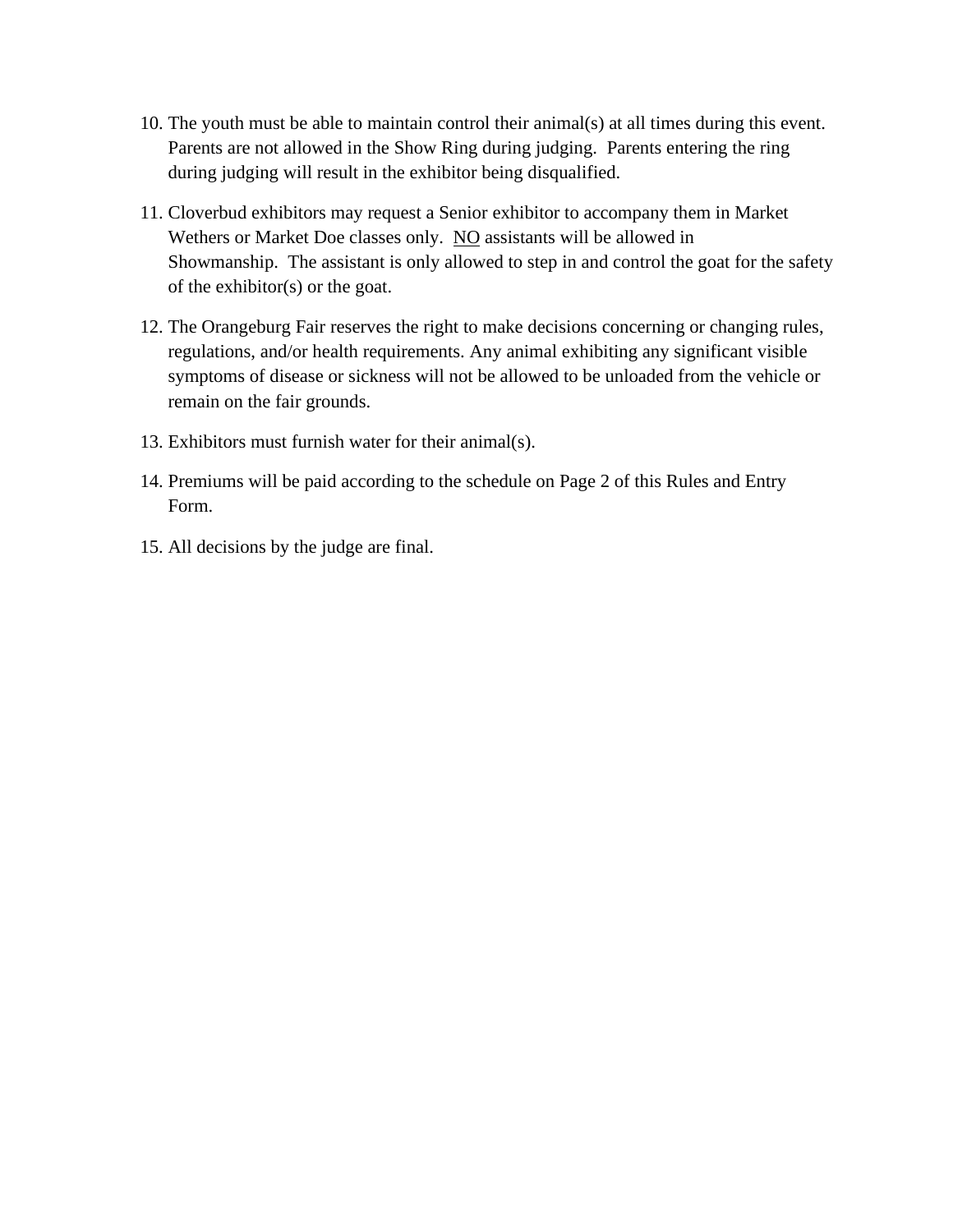## **Orangeburg County Fair**

### **2022 Meat Goat Project Show**

#### **Showmanship Class:**

Class 100 - Cloverbud (5-8 yrs. Old)

Class 101 - Cloverleaf (9-10 yrs. Old)

Class 102 – Junior (11-13 yrs. Old)

Class 103 – Senior (14-18 yrs. Old)

#### **Project Open Wether:**

All participants will register their wether goat in the market class 200. Market classes will be divided into the following classes after all goats have been weighed in. (Class 201, Class 202, and Class 203)

#### **204 Grand-Champion Project Open Wether**

**205 Reserve Grand-Champion Project Open Wether**

## **SC4ME Market Wether:**

All participants will register their wether goat in the market class 300. Market classes will be divided into the following classes after all goats have been weighed in. (Class 301, Class 302, 303, and Class 304)

## **305 Grand-Champion SC4ME Market Goat**

**306 Reserve Grand-Champion SC4ME Market Goat**

#### **Market Doe: Only one doe per exhibitor per class is allowed. Limit 3 does weighed in.**

Does will be divided into the following classes after all goats have been weighed in. (Class 401, Class 402, & Class 404)

**404 Grand-Champion Market Doe**

**405 Reserve Grand-Champion Market Doe**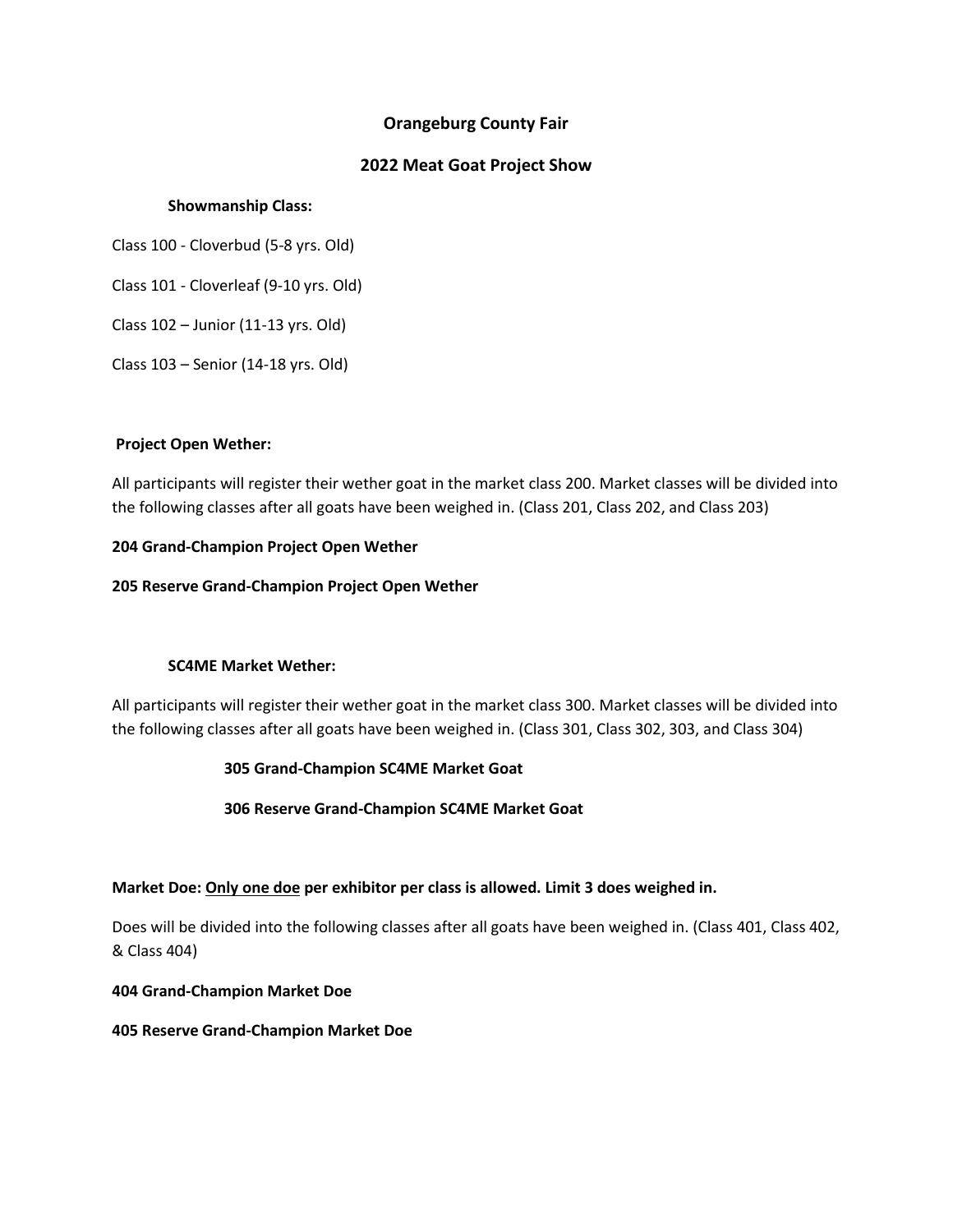#### **PREMIUMS**

| Class # |         | $\boldsymbol{1}^{\text{st}}$ | $2^{nd}$ | $3^{rd}$ | $4^{th}$                                          |
|---------|---------|------------------------------|----------|----------|---------------------------------------------------|
| 100     |         |                              |          |          | All Cloverbuds will receive participation ribbons |
| 101     |         | \$25                         | 20       | 15       | 10                                                |
| 102     |         | \$25                         | 20       | 15       | 10                                                |
| 103     |         | \$25                         | $20\,$   | 15       | 10                                                |
| 201     |         | \$25                         | 20       | 15       | 10                                                |
| 202     |         | \$25                         | 20       | 15       | 10                                                |
| 203     |         | \$25                         | 20       | 15       | 10                                                |
| 204     | Rosette |                              |          |          |                                                   |
| 205     | Rosette |                              |          |          |                                                   |
| 301     |         | \$25                         | 20       | 15       | 10                                                |
| 302     |         | \$25                         | $20\,$   | 15       | 10                                                |
| 303     |         | \$25                         | 20       | 15       | 10                                                |
| 304     |         | \$25                         | 20       | 15       | 10                                                |
| 305     | Rosette |                              |          |          |                                                   |
| 306     | Rosette |                              |          |          |                                                   |
| 401     |         | \$25                         | 20       | 15       | 10                                                |
| 402     |         | \$25                         | $20\,$   | 15       | 10                                                |
| 403     |         | \$25                         | 20       | 15       | 10                                                |
| 404     | Rosette |                              |          |          |                                                   |
| 405     | Rosette |                              |          |          |                                                   |

**Ribbons will be awarded 1st through 4th place in each Class. All others will receive participation ribbons.**

**\*Classes in which there is a single exhibit will receive 2nd Premium monies.**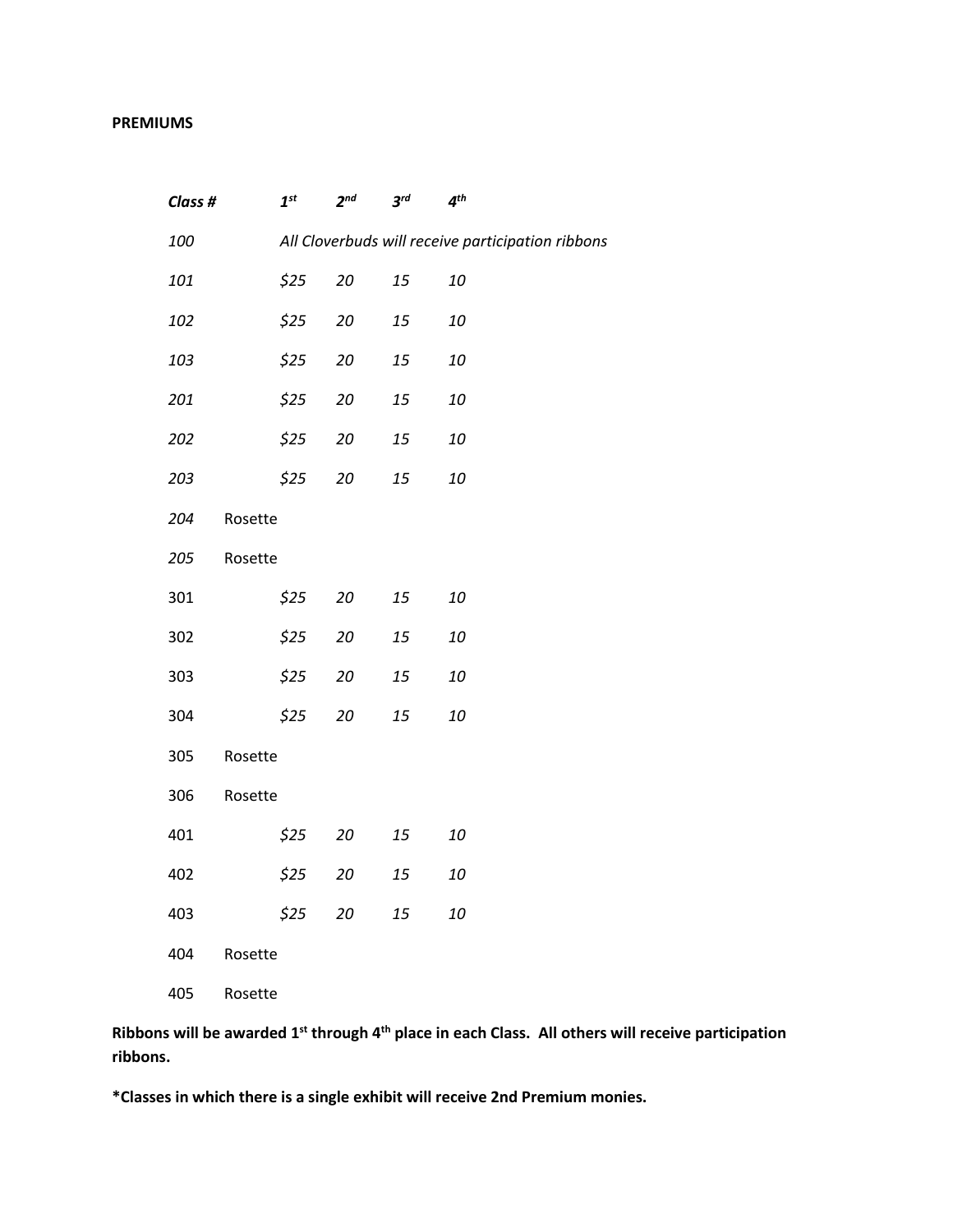#### **Orangeburg County Fair**

#### **SC Meat Goat Project Show**

#### **Saturday, October 8, 2022 at 1:00PM**

**Exhibitor' Name:** 

**Send Entry Forms to: Registration Deadline: September 17, 2022**

**Chris Sweatman Chris Sweatman Chris Sweatman 2573 Lodge Hwy Smoaks, SC 29481 email: csweatman@ymail.com** 

**\_\_\_\_\_\_\_\_\_\_\_\_\_\_\_\_\_\_\_\_\_\_\_\_\_\_\_\_\_\_\_\_\_\_\_\_\_\_\_\_\_\_\_\_\_\_\_\_\_\_\_\_\_\_\_\_\_\_\_\_\_\_\_\_\_\_\_\_\_\_\_\_\_\_\_\_\_\_\_\_\_\_\_\_ Date of Birth: \_\_\_\_\_\_\_\_\_\_\_\_\_\_\_\_\_\_\_\_\_\_\_\_\_\_\_\_\_\_ Age as of Jan 1, 2022: \_\_\_\_\_\_\_\_\_\_\_\_\_\_\_\_\_\_\_\_\_\_\_ Address: \_\_\_\_\_\_\_\_\_\_\_\_\_\_\_\_\_\_\_\_\_\_\_\_\_\_\_\_\_\_\_\_\_\_\_\_\_\_\_\_\_\_\_\_\_\_\_\_\_\_\_\_\_\_\_\_\_\_\_\_\_\_\_\_\_\_\_\_\_\_\_\_\_\_\_\_\_**

**Email: \_\_\_\_\_\_\_\_\_\_\_\_\_\_\_\_\_\_\_\_\_\_\_\_\_\_\_\_\_\_\_\_\_\_\_\_\_\_\_\_\_\_\_\_\_\_\_\_\_\_\_**

| <b>Phone:</b> |  |
|---------------|--|
|---------------|--|